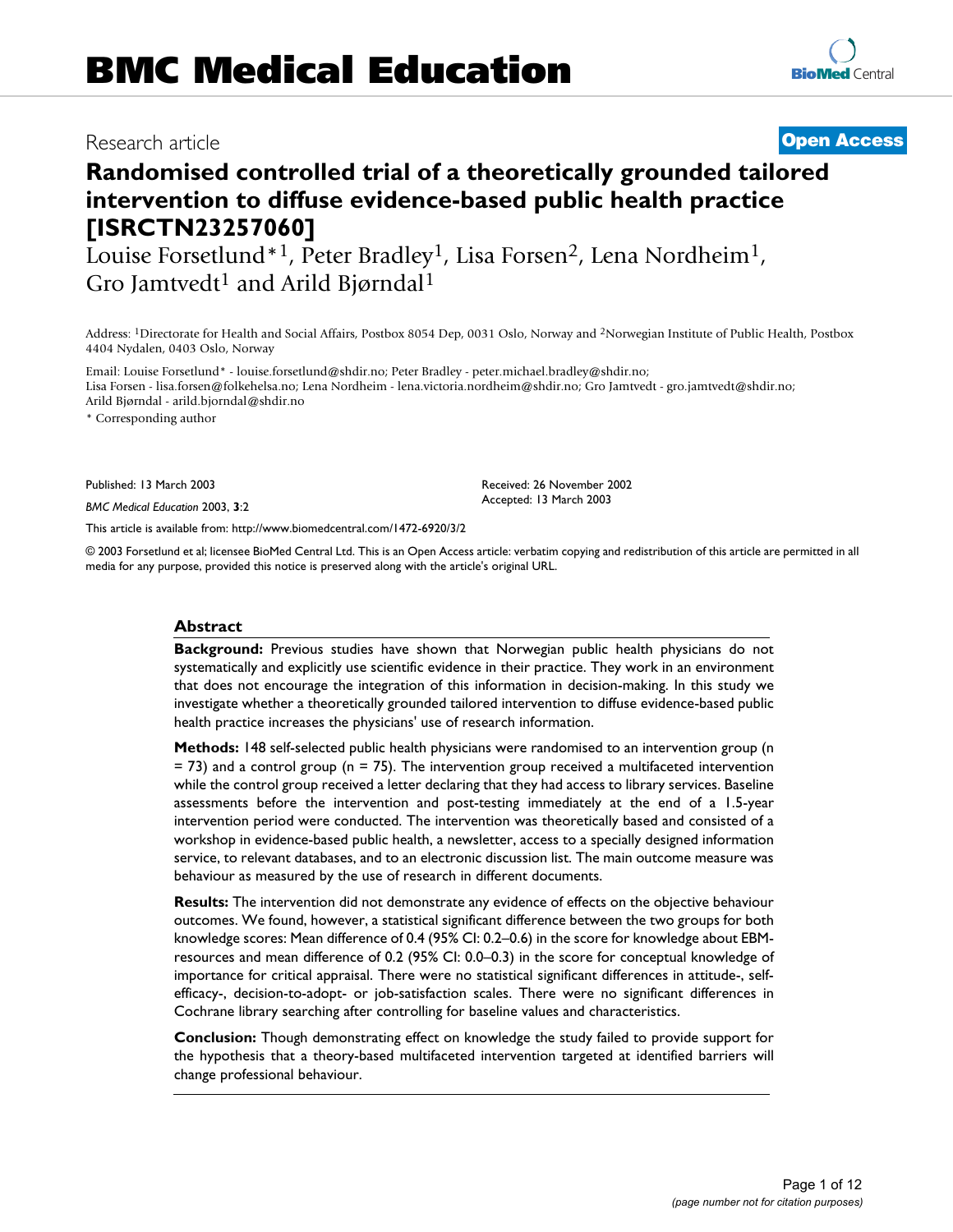### **Background**

According to the evidence-based medicine paradigm the explicit utilisation of scientific information is an important tool to improve the quality of decision-making. Therefore, encouraging such practice is an important aim. It has been recommended that future trials of how to promote evidence-based practice should be embedded in a theoretical framework, identify barriers and facilitating factors within the target group and utilise evidence on effective strategies for behaviour change [1–3]. Such a framework for designing and evaluating complex interventions has subsequently been further elaborated by Campbell and colleagues [4].

The study described in this article is part of a larger project in which we was guided by the above-mentioned framework. The overall aim of the project was to encourage public health physicians in Norway to identify and use relevant scientific evidence in their decision-making and to promote understanding of such information through continuing professional development. The project investigated the extent that public health physicians used research information [5]; identified where public health physicians missed the opportunity to search for research information [6], and identified barriers to change [7]. A multifaceted intervention based on a theoretical model was planned during these stages.

The aim of this study was to evaluate whether a tailored theory-based and multifaceted intervention targeted at the whole process of evidence-based practice increased the explicit integration of research in public health physicians' decision-making. In turn, we wanted to find out whether municipalities were more likely to follow such evidencebased advice and whether this would influence the physicians' reported job-satisfaction.

## **Methods**

### *Participants*

All public health physicians working in municipalities in Norway with more than 3000 inhabitants ( $N = 332$ ) were invited to participate in the project. The invitation letters explained that project participants would have free access to a library service. In return, they would be asked to return questionnaires and examples of written reports to be used for programme evaluation. We also stated that some participants would be asked to co-operate further during the project period.

### *Intervention components and theory*

The intervention was carried out from April 1999 until the end of January 2001. The multifaceted intervention is illustrated graphically in Figure [1](#page-2-0) and detailed in Table 1 (see Additional file 1). The barriers to the use of scientific evidence that we had identified were operationalised in the intervention model as knowledge, attitudes, self-efficacy and physical access [7]. We also aimed to influence environmentally related barriers like organisational and social context. For example, by offering geographically spread physicians a communication network and establishing a dedicated project team as a point of contact and information service. Rogers' model of innovation diffusion [8] was used to guide the organisation of the different components of the intervention.

Some of the different strategies previously shown to be effective in changing professional behaviour in some settings were used [2]: multifaceted intervention as such, reminders and feedback (on a general level) and interactive educational meetings [9]. Thus, important components of the intervention were a workshop, an information service, a discussion list and access to several databases.

Rogers defines diffusion as "the process by which an innovation is communicated through certain channels over time among the members of a social system" [8]. In the innovation-diffusion process the individual will first gain knowledge of the innovation, then form an opinion on it, which will be used to adopt or reject it in the decisional stage. The individual's feeling of self-efficacy will also influence the eventual outcome. After the individual decides to adopt the innovation, implementation and confirmation of the decision follow. The intervention sequence was built to lead each participant through each of these five steps. To further influence future task performance, goal setting was used in the intervention as a motivational technique [10]. This involved participants signing a contract about what they would change in their practice. They were informed that they would be asked if they really had made the changes 6 months later.

In contrast, participants in the control group received a letter confirming free access to library services for one year. Because there are no organised library services in Norway for practitioners around the country, this represented a potentially useful service. However, knowing how difficult it is to achieve behaviour change we also assumed that this offer, made in a letter, would be equivalent to no intervention.

### *Outcome measures*

Behaviour was considered the primary outcome and was measured by analysing the contents of local health service reports and of a hypothetical assignment, by a postal survey, a telephone survey and a questionnaire. The questionnaire was also used to measure the other, secondary outcomes: attitudes, knowledge of evidence-based practice information sources and concepts, task-related self-efficacy, decision-to-adopt and job-satisfaction.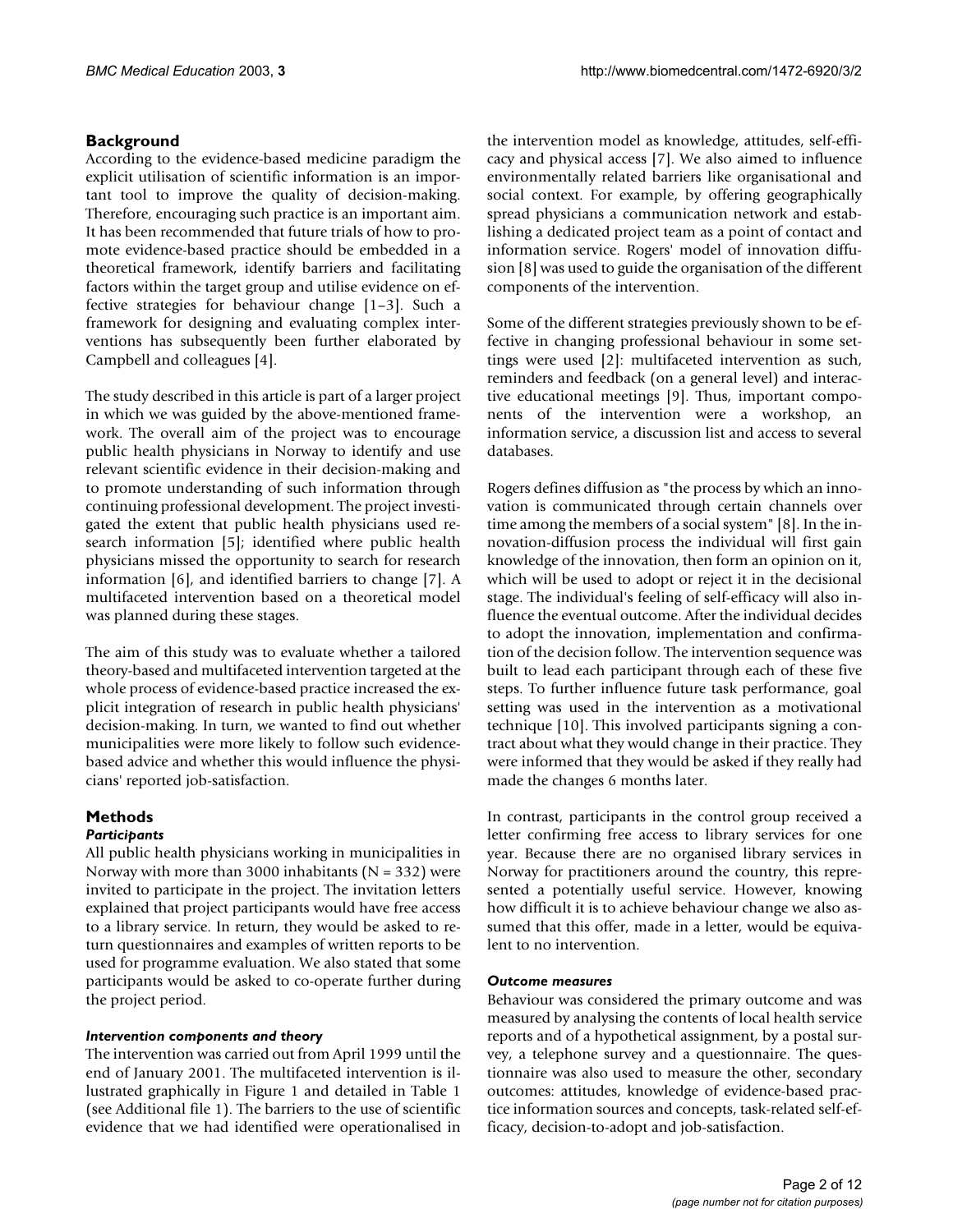<span id="page-2-0"></span>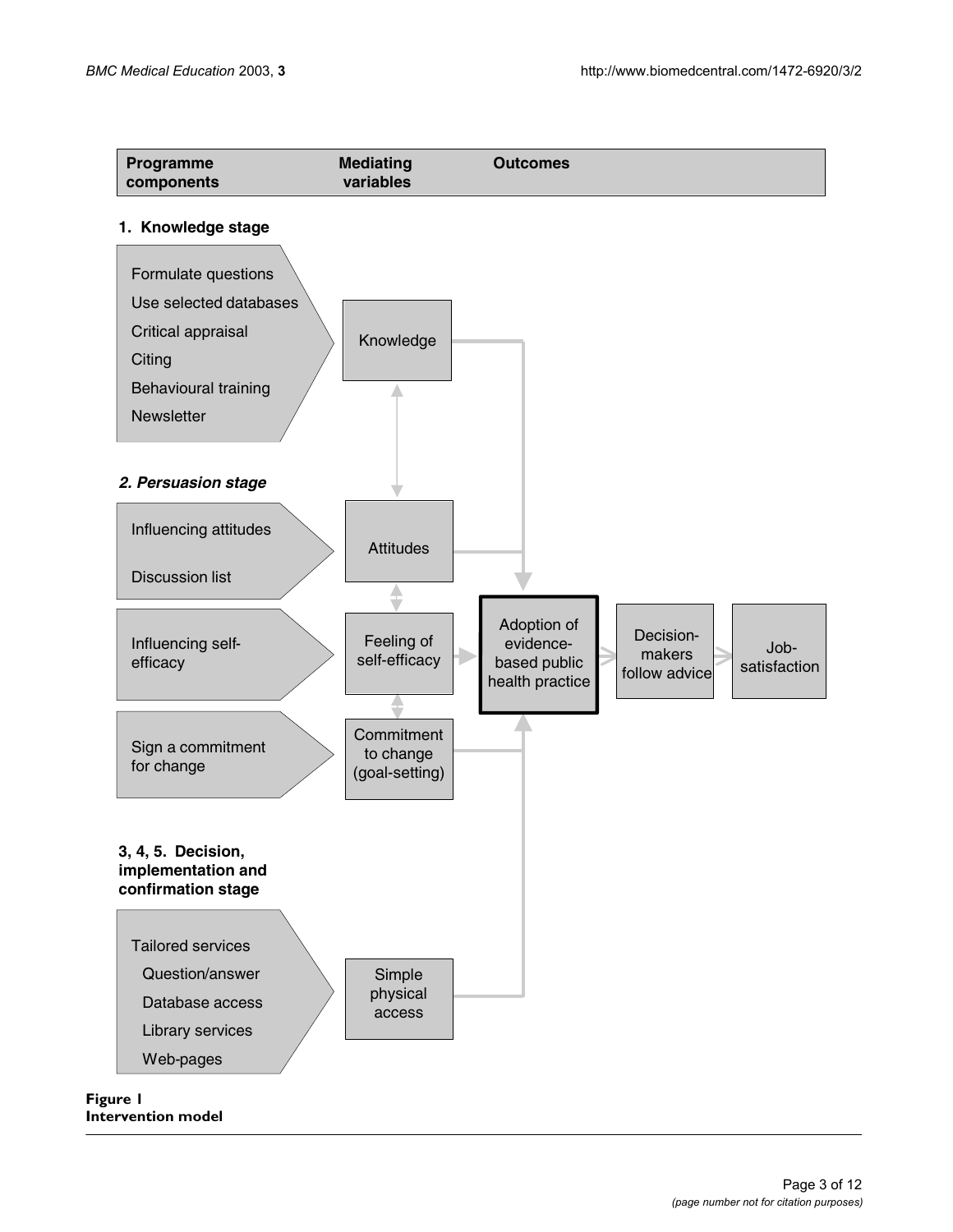|                   |       | Stand. Alpha        |                |           |
|-------------------|-------|---------------------|----------------|-----------|
|                   | Pilot |                     | <b>Pretest</b> | Post-test |
| <b>Attitudes</b>  | 0.83  | 9 items (out of 13) | 0.82           | 0.83      |
| Self-efficacy     | 0.84  | 6 items (out of 6)  | 0.72           | 0.73      |
| Decision-to-adopt | 0.87  | 2 items (out of 2)  | 0.87           | 0.90      |
| Job satisfaction  | 0.83  | 6 items (out of 8)  | 0.80           | 0.84      |

#### <span id="page-3-0"></span>**Table 2: Internal consistency analysis**

#### *Hypothetical assignment*

Participants were asked to write a strategy for patients with serious psychiatric disorders in a medium-sized municipality with particular respect to how suggested measures might be supported. Five questions were added; e.g. how to identify initiatives, where to find relevant information and how to evaluate it. At post-test the topic was changed to accident prevention. The hypothetical assignment was developed through discussion with three experienced public health physicians. The assignment was enclosed with the questionnaire.

#### *Postal survey*

Participants were asked at the end of trial whether they had explicitly used research information in any of their written reports in the project period. Two examples were attached. Respondents responding affirmatively were asked to send in relevant documents. Reports on environmental health were excluded because they tended to have a very local focus.

#### *Telephone survey*

A report of the effectiveness of external hip protectors was distributed to all in the intervention group, accompanied by the following suggestion to the physician: "Inform the manager at your local nursing home and encourage them to take further action!" We called every nursing home in the appropriate municipalities, and enquired whether the local public health physician had contacted them regarding the use of external hip protectors.

#### *Questionnaire*

The questionnaire was based on previous literature [11– 18]. In addition to questions on background variables it included items for measuring knowledge, attitude to the use of research information, task-related self-efficacy, decision-to-adopt, job satisfaction and on self-reported behaviour as mentioned above. Concepts from social cognitive theory considered equivalent to the concepts of attitudes, self-efficacy and decision-to-adopt from Rogers' theory of innovation diffusion were used to develop questionnaire items [13,14].

The questionnaire was pilot tested with 126 physicians working in municipalities with less than 3000 inhabitants of which 55 (43%) were returned. For most of the questionnaire, subjects were asked to rate each item on 7-point Likert-like scales ranging from "Strongly disagree" to "Strongly agree". Reversed items were converted for scoring. All the items that considered the concepts of attitude, decision-to-adopt, self-efficacy and job-satisfaction were summed and their means were computed. Thus, overall index measures of each concept with scores ranging from 1–7 were obtained. Some concepts had their number of items reduced. The analysis of internal consistency of scale items based on the 55 pilot test data yielded a Cronbach's alpha score ranging from 0.83 to 0.87, indicating a satisfactory level of agreement (Table [2\)](#page-3-0).

The knowledge construct was divided into knowledge about terms of importance to critical appraisal (concept knowledge) and knowledge about information sources for evidence-based practice (source knowledge). Respondents were asked to grade self-perceived knowledge on scales ranging from 0 to 2 and from 0 to 3 respectively. An additional question was added to concept knowledge, scored as either 0 or 1. Scores were summed and means for individual overall scores for concept and source knowledge were computed.

#### *Scoring*

Frameworks for scoring the documents were developed: the planning documents, the hypothetical assignment and the additional question list. The criteria lists were pilot-tested with 10 cases for each document type, then discussed and revised. Then the lists were re-piloted with 10 more cases, after which some smaller changes were made.

Two assessors scored each document independently. The assessors gave a total score for the extent the document reflected the different evidence-based practice-elements that the intervention targeted, ranging from 1–5. Disagreement was resolved by a third party.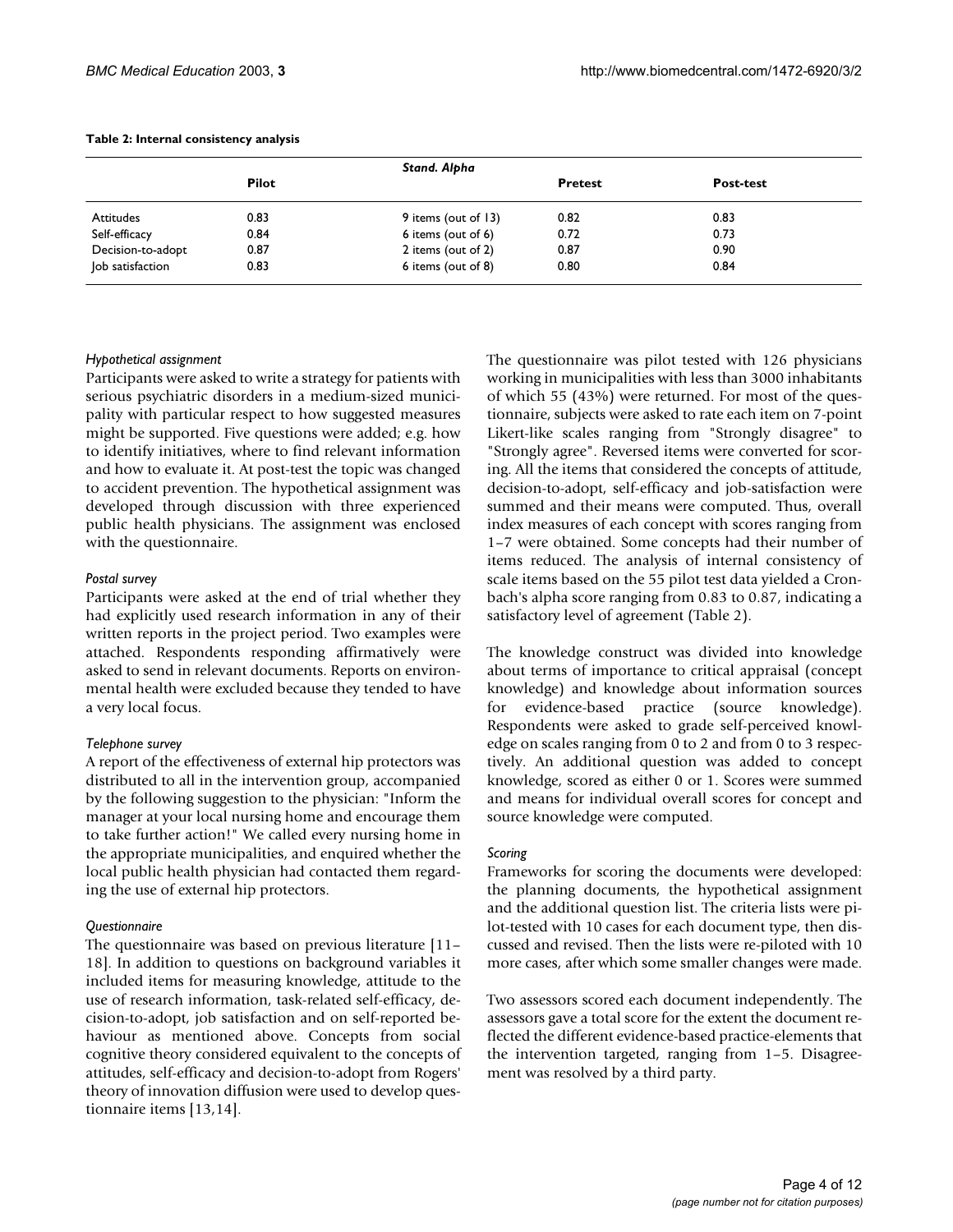### *Sample size and randomisation*

Using a table for sample size determination we specified a power of 80% to detect a medium-sized difference of 0.5 standardized effect size at a significance level of 5%. We found the required sample size to be 62 physicians in each group [19]. Public health physicians were enrolled by one of the authors (LForsetlund) upon receipt of the consenting letter. Enrolled physicians were subsequently randomised to one of two groups by an independent researcher using computer software.

### *Blinding*

The registrar of the questionnaire data was blinded to group allocation. The researchers who scored the other study outcomes were blinded to the allocation of participants and whether the results were pre- or post-tests.

### *Analysis*

The internal consistency for all indexes was estimated by using Cronbach's alpha. Interrater consistency was assessed by agreement in weighted Kappa score for the total document score (scale 1–5) for all three predefined criteria lists at pre- and post-test.

The discriminative validity of the instruments was examined by correlating the scores of each scale to the scores obtained in the others, using Spearman's non-parametric test.

The effect of the intervention was evaluated by t-tests for ordinal (scale) variables. Confidence intervals (95% CI's) were calculated. Binary variables were evaluated by means of Chi-squared analysis. Because of their skewness Mann-Whitney tests were used to compare quantitative discrete variables. The scores (1–5) for the hypothetical assignment and additional questions were also compared by means of the Mann-Whitney test, while the scores for reports were recoded and reported as 'used' or 'not used' research.

Data for all responding participants were analysed on an intention to treat basis, in the sense that even responders who had not received the intervention in full were included in the analysis. For those outcomes where an effect had been shown, sensitivity analyses were conducted by assigning the control group's lowest and average values in turn, to replace missing data in both groups.

Pre- and post-test analyses were planned because of potential threats of attrition and contamination. However, according to Vickers and Altman [20] analysing pre- and post-test change does not control for baseline imbalance because of regression to the mean. They suggest a type of multiple regression analysis (covariance analysis) to adjust each respondent's follow-up score with his or her baseline score. We expanded the model to also include baseline characteristics of possible prognostic strength.

### **Results**

### *Participant flow*

Overall, 148 physicians gave written consent to participate in the project. The randomisation process allocated 73 to the intervention group and 75 to the control group. See Figure [2](#page-5-0) for a flow diagram. Six of 73 (8%) physicians from the experimental group withdrew from the project before answering any material. 50 of 73 (68%) physicians attended the workshop while 62 (85%) of them were members of the discussion list. A total of eight physicians had no Internet access and these were sent copies of the reports that were made by the team in the web-based question-and-answer service.

No control group participant explicitly withdrew from the project, but 7 physicians could not be contacted at followup because they had changed job or were on prolonged leave. One physician who had been randomised to the control group was in fact not a public health physician. He was treated as a non-responder.

### *Recruitment*

Recruitment took place between January 1999 and January 2000. After randomisation, the participants were sent the baseline assessment forms. Follow-up measurements were started immediately at the end of the intervention.

### *Baseline data*

Baseline characteristics revealed a possible imbalance for some variables (sex, number of years as a public health physician, specialist status, previous exposure to courses in critical appraisal and number of advisory reports written during the previous half year) (Table [3](#page-6-0)).

#### *Numbers analysed*

Response rates for all instruments varied from 59% to 83% at pre-test and from 57% to 100% at post-test, except for the response rate for reports which was 23% for the experiment group and 33% for the control group (Table [4\)](#page-6-1). One questionnaire response in the intervention group at post-test was excluded because the majority of questions were not answered, so 58 were analysed. In the intervention group 49 (67%) and in the control group 53 (71%) answered the questionnaire at both pre- and post-test and were included in the regression analysis.

### *Outcomes and estimation*

Analysis of internal consistency of scale items was repeated on the pre- and post-test material yielding an alpha between 0.73 and 0.90 at post-test (Table [2\)](#page-3-0). The weighted Kappa scores for interrater agreement on use of research information for reports, hypothetical assignment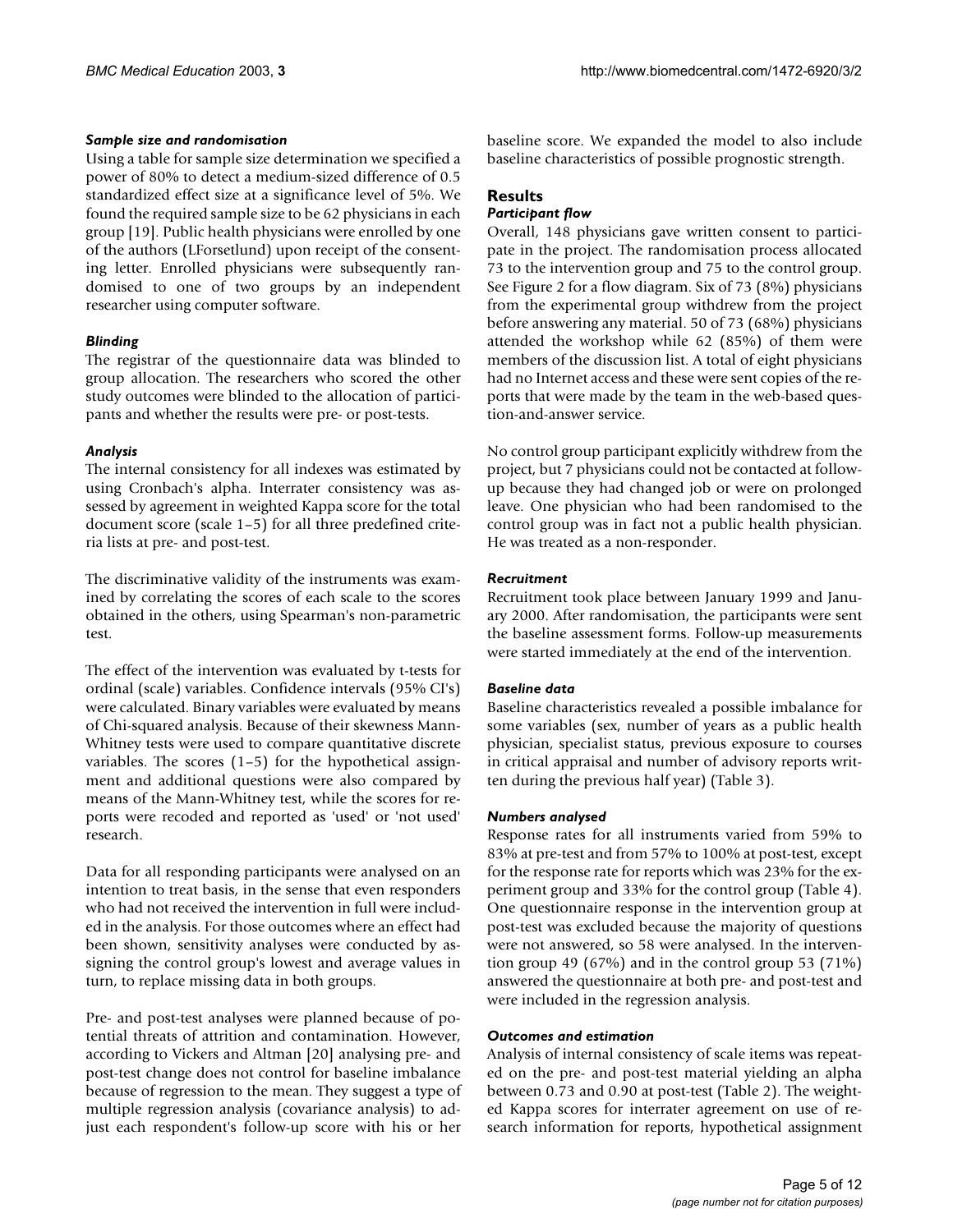<span id="page-5-0"></span>

**Figure 2 Flow chart**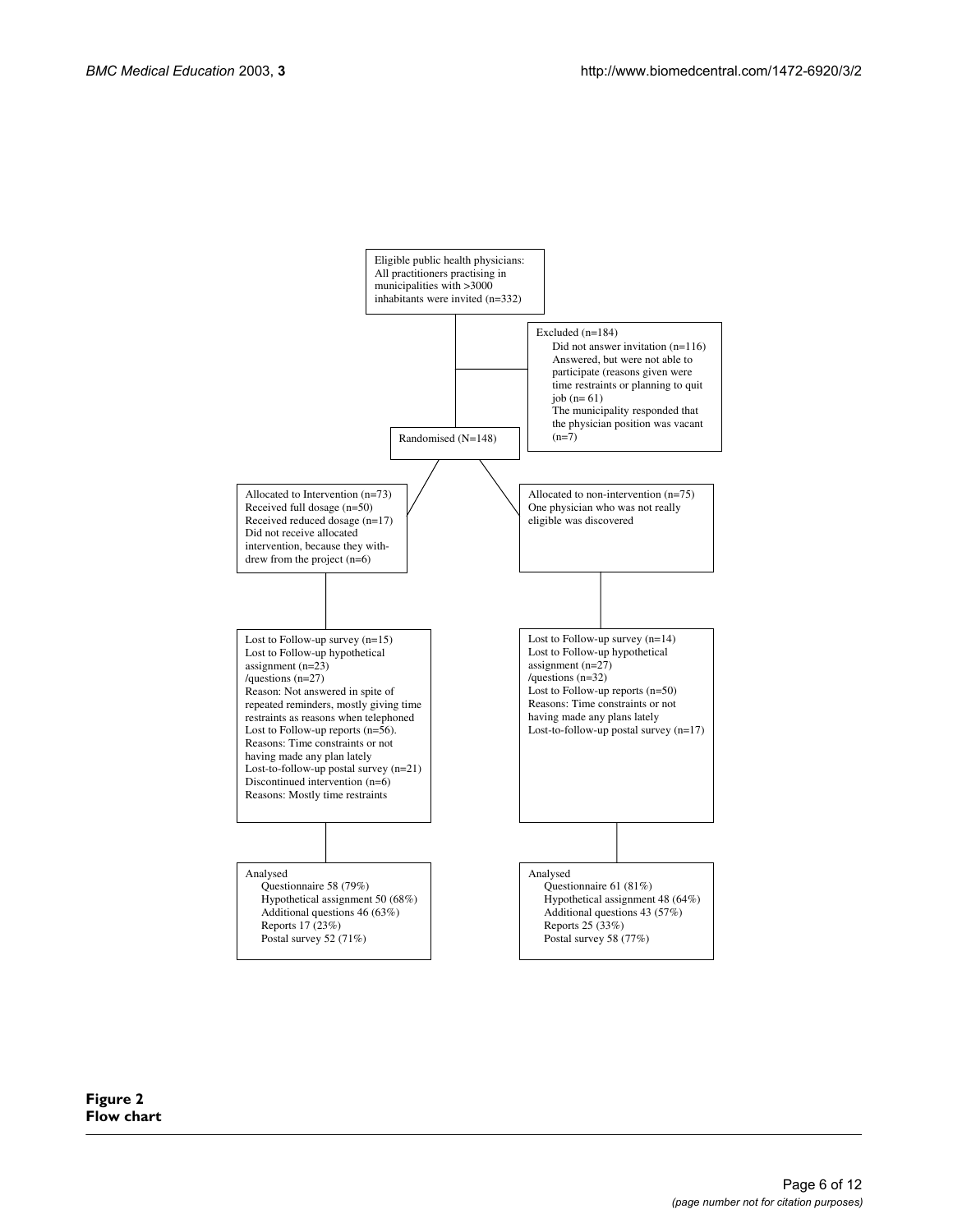| <b>Baseline measure</b>                            | Intervention group $n = 59$ (%) |         |       | Control group $n = 62$ (%) |
|----------------------------------------------------|---------------------------------|---------|-------|----------------------------|
| Demographic                                        |                                 |         |       |                            |
| Women                                              | 8                               | (14)    | 17    | (27)                       |
| Men                                                | 50                              | (86)    | 45    | (73)                       |
| Specialist (yes/no)                                | 37                              | (64)    | 30    | (48)                       |
| Mean (SD) Size of municipality (no.inhabitants)    | 20137                           | (26421) | 18494 | (33391)                    |
| Mean (SD) age (years)                              | 47                              | (6.4)   | 47    | (7.9)                      |
| Mean (SD) Public health weekly working hours       | 16.4                            | (9.8)   | 17    | (9.6)                      |
| Mean (SD) Experience (years as publ.health phys.)  | 12                              | (8.5)   | 9.5   | (8.6)                      |
| <b>Other characteristics</b>                       |                                 |         |       |                            |
| Back ground variables                              |                                 |         |       |                            |
| Access to Internet (office/home)                   | 52                              | (88)    | 52    | (85)                       |
| Access to medical library                          | $\overline{10}$                 | (18)    | 13    | (22)                       |
| Access to Cochrane                                 | 5                               | (10)    | 5     | (9)                        |
| Attended session(s) on searching (yes/no)          | $\overline{14}$                 | (24)    | 4     | (23)                       |
| Attended session(s) in critical appraisal (yes/no) | 24                              | (42)    | 18    | (30)                       |
| Mean (SD) Data skill scale $(1-7)$                 | 4.7                             | (1.9)   | 4.3   | (1.9)                      |
| Mean (SD) Number of written reports                | 14.5                            | (15.1)  | 11.3  | (10.8)                     |

<span id="page-6-0"></span>**Table 3: Baseline demographic and other characteristics of control and intervention groups. Values are numbers (percentages of participants) and means (SD)**

<span id="page-6-1"></span>**Table 4: Response rates at pre- and post-test for all instruments**

| <b>Pre-test</b>    |               |                            |                         |         |                  |                     |
|--------------------|---------------|----------------------------|-------------------------|---------|------------------|---------------------|
|                    | Questionnaire | Hypothetical<br>assignment | Additional<br>questions | Reports |                  |                     |
|                    | N(%)          | N(%)                       | N(%)                    | N(%)    |                  |                     |
| Intervention group | 59 (81)       | 49 (67)                    | 45 (62)                 | 43 (59) |                  |                     |
| Control group      | 62(83)        | 51(68)                     | 47(63)                  | 57 (76) |                  |                     |
| Post-test          |               |                            |                         |         |                  |                     |
|                    | Questionnaire | Hypothetical<br>assignment | Additional<br>questions | Reports | Postal<br>Survey | Telephone<br>Survey |
|                    | N(%)          | N(%)                       | N(%)                    | N(%)    | N(%)             | N(%)                |
| Intervention group | 59 (81)       | 50 (68)                    | 46 (63)                 | 17(23)  | 52(71)           | 73 (100)            |
| Control group      | 61(81)        | 48 (64)                    | 43 (57)                 | 25(33)  | 58 (77)          | 75 (100)            |

and additional questions were 0.50, 0.91 and 0.87 at pretest respectively and 0.89, 0.75 and 0.74 at post-test.

In the discriminative analysis the instrument for attitude demonstrated a small, though significant correlation to the self-efficacy, decision-to-adopt and job-satisfaction instruments (Table [5](#page-7-0)). No other correlations were demonstrated.

#### *Primary outcomes*

No evidence of differences for any of the objective behavioural variables could be observed at follow up, though a slight tendency for the intervention group to use research

to a somewhat greater extent could be observed although not to a level that was statistically significant (Tables [6](#page-7-1) and [7](#page-7-2)).

The responses to the question ' number of times searching Cochrane' (or Medline) overestimated the number of searches compared to the search logs. It is presumably easier to remember having searched or not searched than how many times. The variables were therefore recoded to 'having made a search' or 'not having made a search' and analysed. There were statistically significant differences between groups for self-reported searching in the Cochrane database ( $\chi^2$  = 6.3, df = 1, p = 0.01) but not in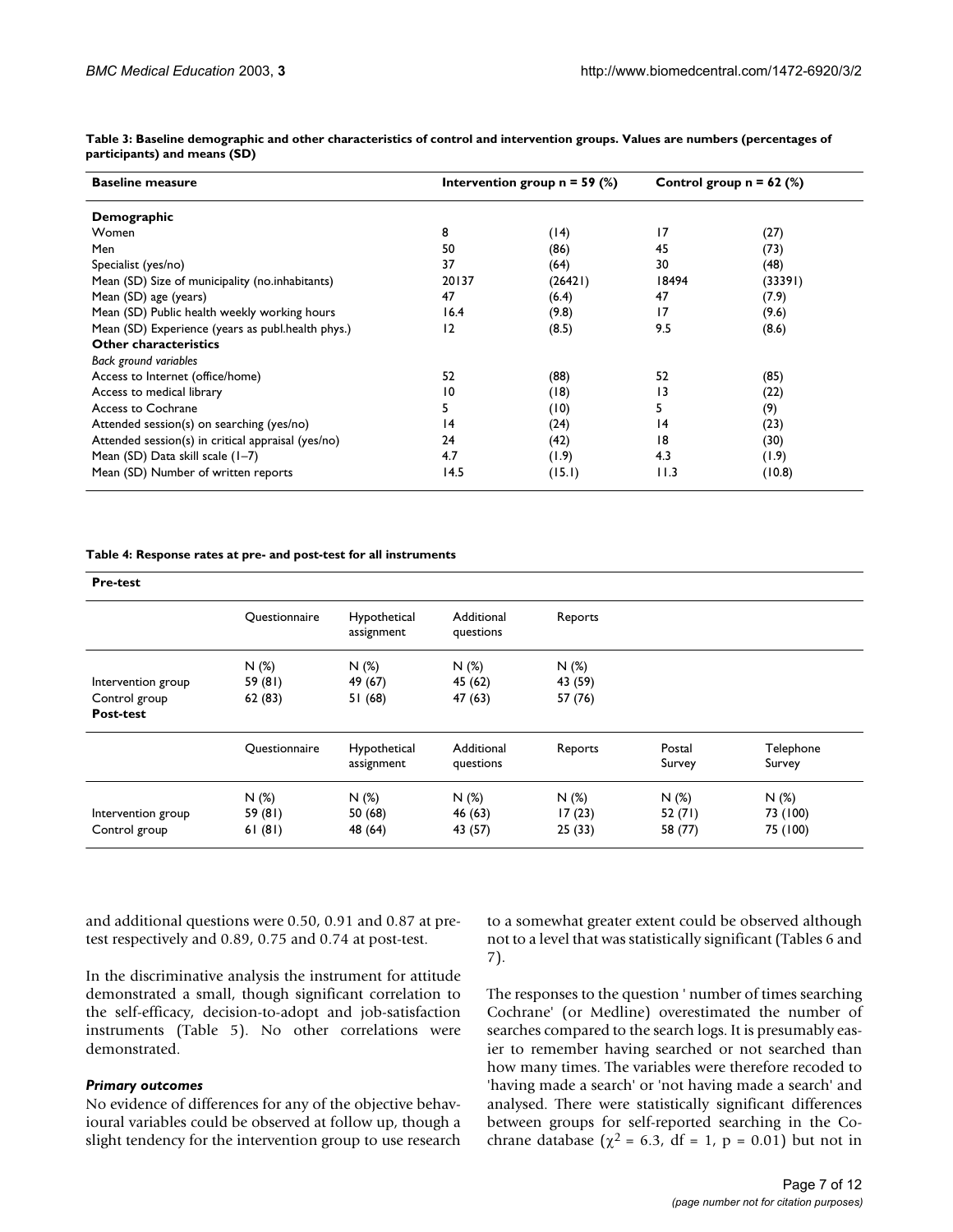|                                    | <b>Attitudes</b>                    | Self-efficacy | Decision-to-adopt | Job-satisfaction |
|------------------------------------|-------------------------------------|---------------|-------------------|------------------|
| Attitudes                          | $\overline{\phantom{0}}$<br>$0.3**$ | $0.3**$       | $0.3**$           | $0.2*$           |
| Self-efficacy<br>Decision-to-adopt | $0.3**$                             | -<br>0.1      | 0.1<br>$\sim$     | 0.2<br>0.1       |
| lob-satisfaction                   | $0.2*$                              | 0.2           | 0.1               | . .              |

#### <span id="page-7-0"></span>**Table 5: Discriminant analysis using Spearman's correlation coefficient**

*\* Correlation is significant at the 0.05 level (2-tailed) \*\* Correlation is significant at the 0.01 level (2-tailed)*

<span id="page-7-1"></span>**Table 6: Differences between groups for using research to some extent (tested by means of Mann-Whitney)**

|                            | <b>Intervention</b>      |               |       |                          |               |       |       |  |
|----------------------------|--------------------------|---------------|-------|--------------------------|---------------|-------|-------|--|
| <b>Behaviour</b>           | Number of<br>respondents | Mean<br>score | (SD)  | Number of<br>respondents | Mean<br>score | (SD)  | Þ     |  |
| Hypothetical<br>assignment | (50)                     | 2.1           | (1.3) | (48)                     | 8. ا          | (1.2) | 0.154 |  |
| Additional<br>questions    | (46)                     | 2.2           | (1.4) | (43)                     | 1.7           | (1.0) | 0.063 |  |

<span id="page-7-2"></span>**Table 7: Differences between groups for using research to some extent**

| <b>Behaviour</b>                                               |                                     | Intervention ( $N = 73$ )                           |                     |                                       | Control ( $N = 75$ )                                |                    |
|----------------------------------------------------------------|-------------------------------------|-----------------------------------------------------|---------------------|---------------------------------------|-----------------------------------------------------|--------------------|
|                                                                | (N)<br>(= number of<br>respondents) | n<br>(= number<br>using research<br>to some degree) | $% of total = 73$ ) | (N)<br>$(=$ number of<br>respondents) | n<br>(= number<br>using research<br>to some degree) | $%$ of total = 75) |
| Reports                                                        | (17)                                | 0                                                   | (0)                 | (25)                                  |                                                     | (1)                |
| Postal survey:<br>Advice-giving documents<br>Telephone survey: | (52)                                |                                                     | (4)                 | (58)                                  | 0                                                   | (0)                |
| Giving information on hip<br>protectors to nursing homes       | (73)                                |                                                     | (3)                 | (75)                                  | 0                                                   | (0)                |

Medline ( $χ² = 0.1$ , df = 1, p = 0.74) (Table [8\)](#page-8-0). The sensitivity analysis (worst case scenario) rendered a narrowly significant result for searching the Cochrane database ( $\chi^2$  = 4.0, p = 0.047). There was no evidence of differences in self-reporting of:

- number of articles ordered or critically appraised,

- number of problems identified as relevant for the use of research,

- number of instances when research was of help in decision-making,

- or number of cases where the physician experienced that the advice given was followed.

#### *Secondary outcomes*

Table [9](#page-8-1) describes the effect of the intervention at post-test for the secondary outcomes. There were statistically significant differences between the groups for knowledge about information sources (mean diff  $= 0.4$ , 95% CI  $= 0.2$ ) to  $0.6$ ) and knowledge about concepts (mean diff =  $0.2$ , 95% CI = 0.0 to 0.3) but not for attitudes, self-efficacy, decision-to-adopt or job-satisfaction. Assigning the lowest value in the control group (0) to the missing values of the knowledge variables of both groups still rendered significant results for source knowledge (mean diff = 0.3, 95%  $CI = 0.1$  to 0.5). The results for concept knowledge, however, became non-significant (mean diff =  $0.1$ ,  $95\%$  CI =  $-$ 0.1 to 0.3). Assigning the mean value of the control group (1.1) to missing values of concept knowledge rendered a significant difference (mean diff =  $0.2$ ,  $95\%$  CI =  $0.0$  to 0.3).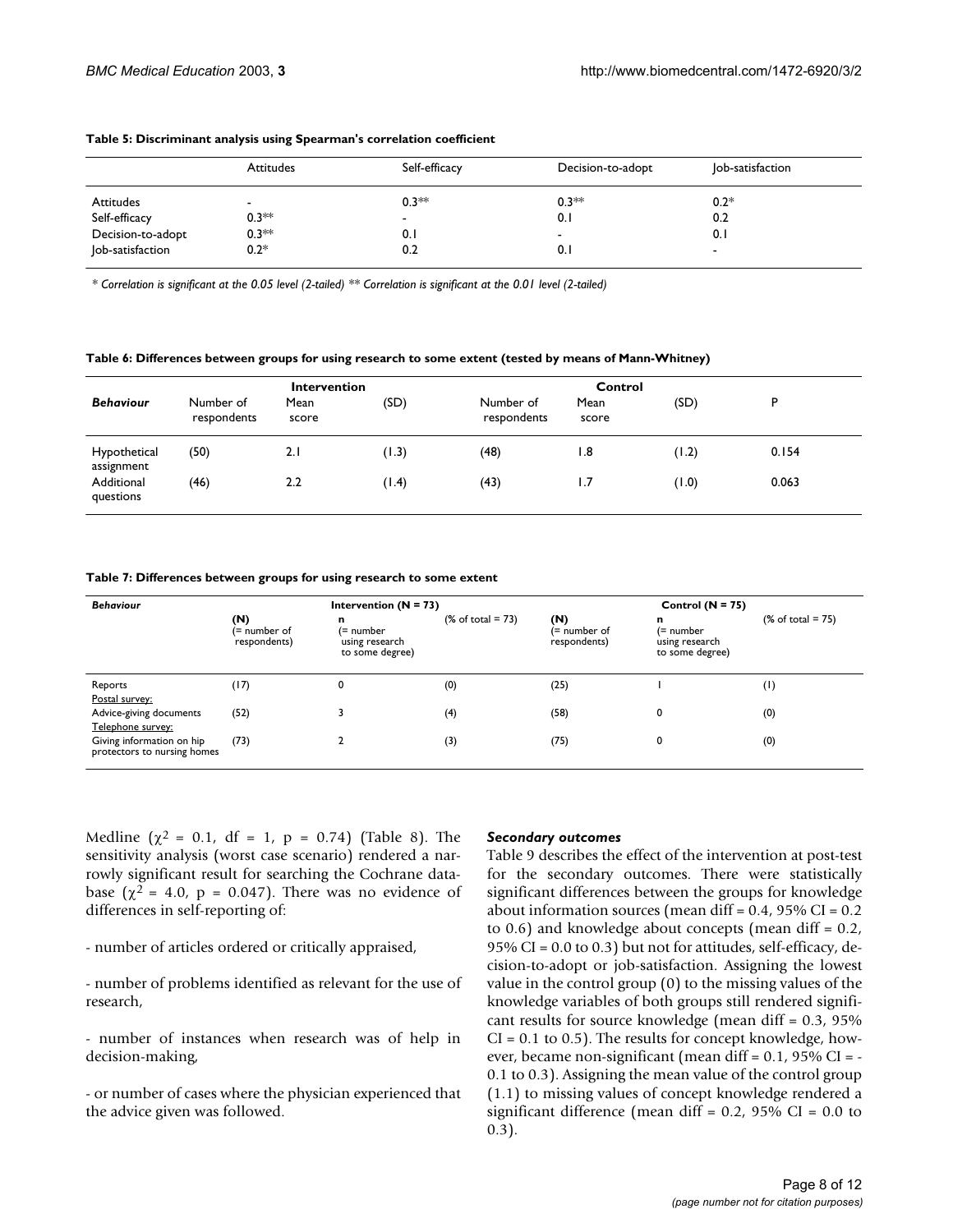|                                        | <b>Intervention</b> | Control   | DF |     | P    |
|----------------------------------------|---------------------|-----------|----|-----|------|
|                                        | (N)                 | (N)       |    |     |      |
| Searched                               | $(55)$ 34           | $(60)$ 23 |    | 6.3 | 0.01 |
| Cochrane                               |                     |           |    |     |      |
| Searched                               | $(55)$ 31           | $(60)$ 32 |    | 0.1 | 0.74 |
| Medline                                |                     |           |    |     |      |
| Searched Cochrane: 'yes' (1), 'no' (0) |                     |           |    |     |      |
| Searched Medline: 'yes' (1), 'no' (0)  |                     |           |    |     |      |

<span id="page-8-0"></span>**Table 8: Differences at post-test between groups for self-reported searching of Cochrane and Medline. Chi square test**

<span id="page-8-1"></span>**Table 9: Student t test of differences between groups at post-test**

|                      | <b>Intervention</b><br>$(N = 58)$ | Control   | $N = 61$ unless otherwise stated) |              |        |       |      |  |  |  |
|----------------------|-----------------------------------|-----------|-----------------------------------|--------------|--------|-------|------|--|--|--|
|                      | Mean (SD)                         | Mean (SD) | Mean diff                         | 95% CI       | t      | DF    | P    |  |  |  |
| Source knowledge     | 1.1(0.6)                          | 0.7(0.5)  | 0.4                               | $0.2 - 0.6$  | 4.3    | 111.5 | 0.00 |  |  |  |
| Concept<br>knowledge | 1.3(0.4)                          | 1.1(0.4)  | 0.2                               | $0.0 - 0.3$  | 2.6    | 115.3 | 0.01 |  |  |  |
| Attitudes            | 5.4(0.8)<br>$(n = 56)$            | 5.2(0.7)  | 0.1                               | $-0.2 - 0.4$ | 0.9    | 115   | 0.37 |  |  |  |
| Decision-to-adopt    | 4.9(1.2)                          | 5.1(0.9)  | $-0.2$                            | $-0.6 - 0.2$ | $-0.9$ | 97.8  | 0.35 |  |  |  |
| Self-efficacy        | 4.0(0.9)                          | 3.9(0.9)  | 0.1                               | $-0.2 - 0.4$ | 0.5    | 116.9 | 0.60 |  |  |  |
| lob-satisfaction     | 4.3(1.3)                          | 4.0(1.2)  | 0.3                               | $-0.1 - 0.8$ | 1.5    | 114.6 | 0.13 |  |  |  |

*Knowledge of sources:* Mean of additive score of 0 = 'unknown', 1 = 'known, but not used', 2 = 'read', 3 = 'used in a public health decision-making situation'. *Knowledge of concepts* : Mean of additive score of 0 = 'unknown', 1 ='known', 2 = 'so known that I can explain to others' + an extra point (1) if correctly answering "Method chapter" as to what is the most important chapter for deciding scientific quality of an article. *Attitudes:* Likert scale: 1 = 'totally disagree', 2 = 'disagree', 3 = 'partly disagree', 4 = 'neither agree nor disagree', 5 = 'partly agree', 6 = 'agree', 7 = 'totally disagree'. Decisionto-adopt: Likert scale: 1 = 'totally incorrect', 2 = 'incorrect', 3 = 'Somewhat incorrect' 4 = 'neither right nor wrong', 5 = 'somewhat correct', 6 = 'correct', 7 = 'totally correct'. *Job-satisfaction:* Same Likert scale as attitudes.

#### *Ancillary analyses*

The variables in the regression model were the group variable, baseline score and the variables demonstrating a potential important imbalance between the groups. The analysis changed the result for the self-reported variable 'searching Cochrane', which became non-significant. There was no substantial change for the other two significant results (data not shown).

### **Discussion**

### *Interpretation*

This study is of interest because it is the first empirically and theoretically based tailored multifaceted intervention for diffusing the whole process of evidence-based practice in a randomised-controlled design. The intervention had some effect on knowledge reported. This supports the conclusion from a recent systematic review [21] that teaching critical appraisal skills in health care settings has positive effects on participants' knowledge. However, even when combining teaching with an intervention encompassing the whole process of evidence-based practice (and not just critical appraisal) including supportive elements like an information service, discussion list and newsletter, there was no evidence of impact on decisionmaking. Most importantly, this study does not support the hypothesis that a multifaceted intervention targeted at selected barriers changes professional behaviour [22].

According to diffusion-theory "the rate of awarenessknowledge for an innovation is more rapid than its rate of adoption" [8]. Innovations that can be tested and are simple and compatible with previous experience and practice have a shorter innovation-decision period. Measuring performance after a period of 1.5 year may still have been a too short time perspective. It appears that our intervention successfully led the participants through the stage of increasing knowledge, but did not reach the stage of persuasion. A change in knowledge is a necessary but insufficient criterion for changing practice, and, as it seems, also for changing attitudes and feeling of self-efficacy. The lack of evidence of effect on the variables 'advice followed' and 'job satisfaction' (Figure [1\)](#page-2-0) is predictable from the lack of evidence of effect on practice. Although 43 out of 47 (3 missing) stated goals on leaving the workshop for how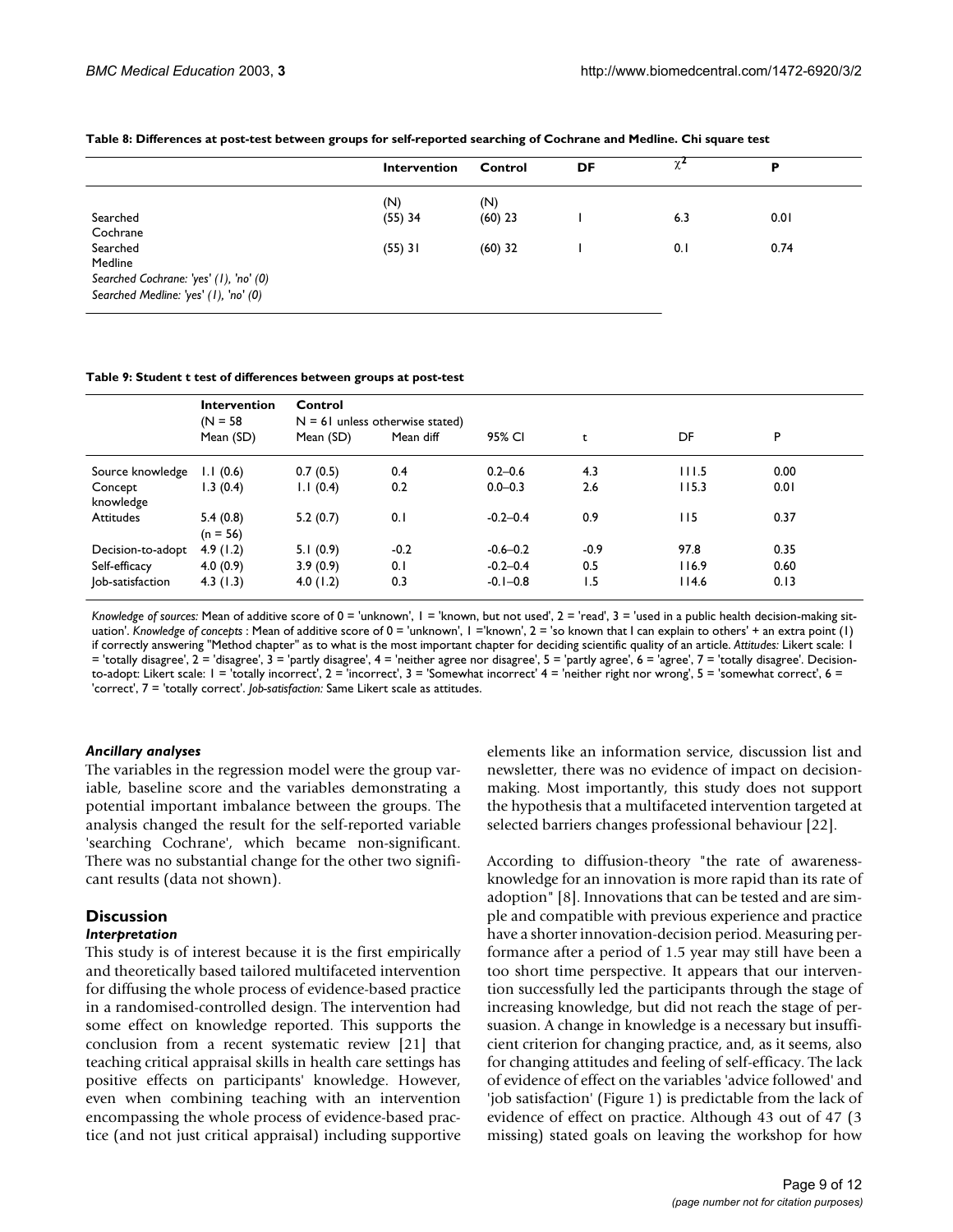they would adopt evidence-based practice, this did not seem to strengthen the change process. A meta-analysis by Wood et al. [23] reported that goal-setting effects are maximised for easy tasks. Since the majority of public health tasks are complex, one might anticipate a modest effect.

The adjustment analysis by multiple regression analysis did not change the interpretation of our results regarding the intermediate variables. The logistic regression analysis of the self-reported searching of Cochrane is more difficult to interpret, since the change in results may be due to a loss in power when including only those who have answered both pre- and post tests.

### *Limitations of the study*

### *Statistical validity*

Some relevant potential threats to the statistical conclusion validity of our study could be: low statistical power, unreliability of measures and unreliability of treatment implementation [24]. As for the first threat, the probability of making a faulty no-difference conclusion, i.e. a Type II error, increases when sample sizes are small. In our study the response rate for reports at post-test was especially low (Table [7\)](#page-7-2). We could have made a greater effort to obtain more documents and thus increased the amount of data collected. However, we chose not to pursue this matter, since we received the same information through the postal survey: We are reasonably confident that the physicians would have reported being involved in writing either types of documents (reports and advice-giving documents). In addition, behaviour was also measured by the telephone survey.

The reliability of the instruments measuring the constructs; attitudes, self-efficacy, decision-to-adopt and jobsatisfaction was tested for internal consistency and was satisfactory. Likewise, the weighted Kappa measure of inter-rater consistency for the use of criteria lists was of adequate size. The variables 'searching Cochrane/Medline' (Table [8\)](#page-8-0) were checked against the search logs.

Several of the null hypotheses regarding outcome variables were not rejected (Table [9](#page-8-1)). Recalculating the power with the variances obtained in the study shows that the size of the study was big enough to detect 0.5 SD changes with more than 80% power, as intended. Though the changes in the non-significant results are less than 0.5 SD, the confidence intervals are so wide (Table [9\)](#page-8-1) that we cannot accept the null hypothesis on the basis of the statistical analysis. On the other hand, the 'Users' guide to the medical literature' states that if the upper boundary of the confidence interval excludes any important benefit of the intervention, one may conclude that the trial is negative [25].

With this type of study there is always some difficulty of standardising the implementation of the intervention. According to Cook and Campbell [24] lack of standardisation will inflate error variance and decrease the chance of obtaining true differences. On the other hand, lack of standardisation is typical for pragmatic trials and reflects real situations [26]. There is a theoretical possibility that the intervention was never really adequately implemented, e.g. the quality of the educational part of the intervention may have been insufficient regarding both teaching methods and duration.

### *Internal validity*

The risk of contamination between groups was felt to be limited since public health physicians in Norway are geographically scattered; one physician in each of the country's 435 municipalities. This initial assumption was supported by the fact that none of the physicians in the control group were recorded to use the library services offered. However, during the intervention period evidencebased practice was discussed in other public health settings. This may have influenced the general level of knowledge on the topic.

For those who provided post-test data, the response rates were fairly similar between the groups. Some physicians had changed jobs and some stated they did not have time, but there was no evidence of a differential attrition between the groups.

#### *Construct validity*

It is debatable how far the operalisations of the theoretical construct 'multifaceted intervention' on the input side, actually reflected this construct and whether the measurements of dependent variables really did measure what they were meant to measure. However, the theoretical foundation should to some extent account for face and content validity. Moreover, the discriminant validity of the instruments measuring attitudes, self-efficacy, decision-to-adopt and job-satisfaction was shown to be satisfactory by the low correlation between each of these indexes.

By using alternative measures of the primary outcome, with different means of recording responses (Tables [6,](#page-7-1)[7\)](#page-7-2), a potential threat from mono-method bias should have been met. The experiment group could, however, have guessed the hypothesis of the study to a greater extent than the control group. The differences we found in knowledge might reflect either this or the greater attention given to the experiment group.

### *Generalisability*

The study sample contained highly motivated and interested physicians with some skills in data technology and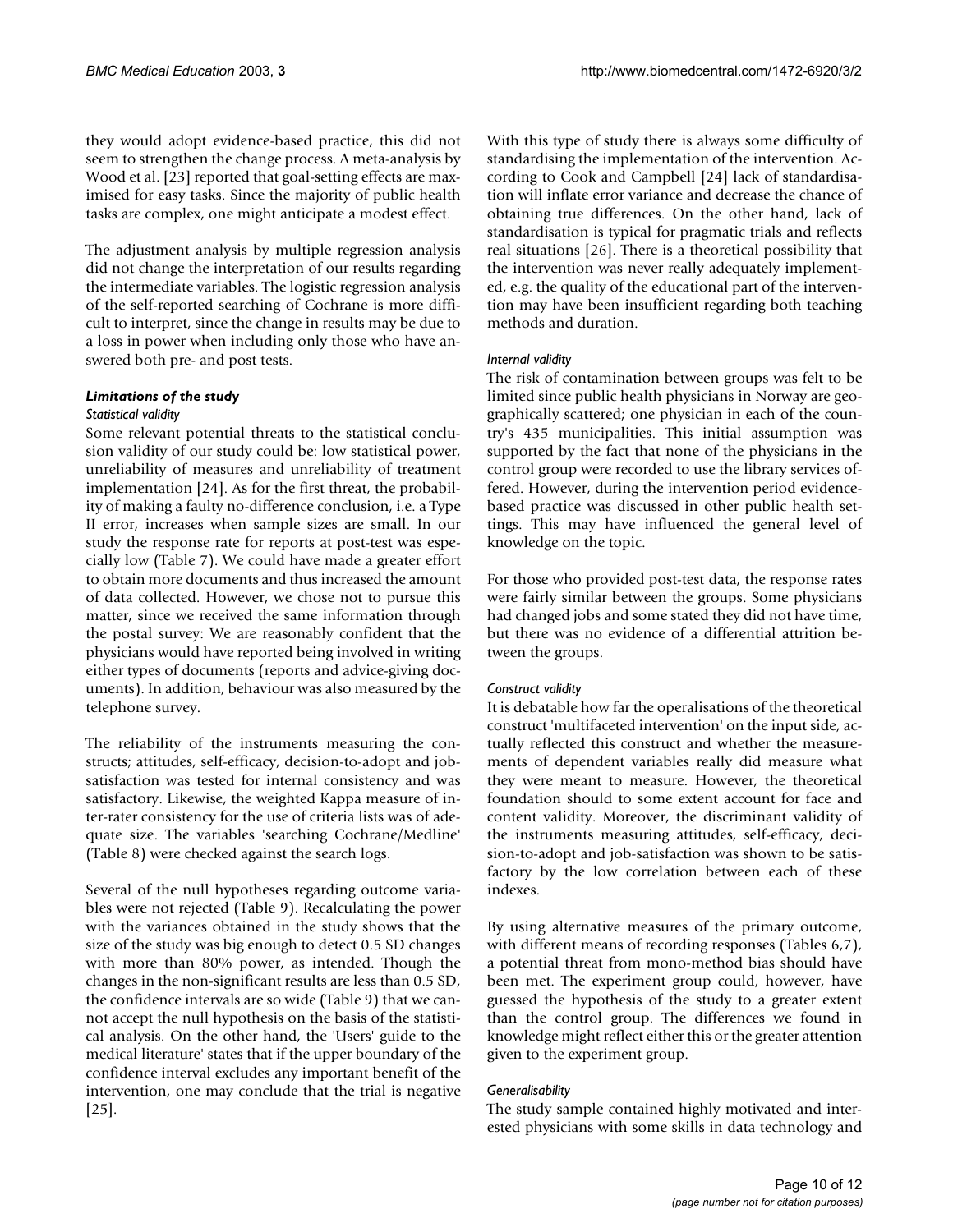working experience in rural and urban settings. Considering that this group could be characterized with Rogers' terminology as 'innovators' or 'early adopters' the results are rather disappointing.

### **Conclusion**

The multi-faceted intervention demonstrated effect on knowledge, but failed to demonstrate any other positive effects on the intermediate steps required to disseminate and implement (diffuse) new practice according to Roger's theoretical model. It is therefore not surprising that practitioners did not increase the use of evidence in practice.

Efforts to promote evidence-based practice could be strengthened by utilising networks and infrastructures that already exist. First and foremost, evidence-based methodology should become an integral part of undergraduate and continuing medical education. Central and local authorities, which support public health physicians, should use evidence-based methods to inform decisionmaking, for example in central strategy documents. We suspect, however, that this requires a culture shift regarding the perceived necessity for utilising research information on health issues.

The reasons underlying the program's failure to demonstrate any further effect cannot be illuminated by a randomised controlled design. As discussed by Wolff [27] and others [28,29] there may be some inherent problems in using the randomised trial design to evaluate social complex interventions. Moreover, effectiveness evaluations do not give much information on or understanding of the processes involved between program delivery and outcome [30]. A qualitative investigation of these processes may increase understanding and is, in this case, already in progress.

### **Competing interests**

None declared.

### **Authors' contributions**

LForsetlund participated in the conception and design of the trial, as well as analysing and interpreting data and writing the article. PB participated in the trial intervention, in the drafting, editing and critical revision of the article. LForsen participated in the analysis and interpretation of the data and in the critical revision of the article. LN participated in the trial intervention, collecting of data and in the critical revision of the article. GJ participated in the trial intervention and in the critical revision of the article. AB was responsible for the conception and design of the whole trial, and participated in the drafting and critical revision of the article. All authors read and approved the final manuscript.

### **Additional material**

#### **Additional file 1**

Intervention goal and content *A description of the goal, timing and content of the intervention and which media we used.* Click here for file [\[http://www.biomedcentral.com/content/supplementary/1472-](http://www.biomedcentral.com/content/supplementary/1472-6920-3-2-S1.doc) 6920-3-2-S1.doc]

### **Acknowledgements**

We thank Einar Braaten, Tore Ytterdahl and Jon Hilmar Iversen for their help and support. Also we would like to extend our thanks to the participating public health physicians and The Norwegian Research Council who funded the project.

#### **References**

- 1. Grol R and Grimshaw J **[Evidence-based implementation of evi](http://www.ncbi.nlm.nih.gov/entrez/query.fcgi?cmd=Retrieve&db=PubMed&dopt=Abstract&list_uids=10522231)[dence-based medicine.](http://www.ncbi.nlm.nih.gov/entrez/query.fcgi?cmd=Retrieve&db=PubMed&dopt=Abstract&list_uids=10522231)** *Jt Comm J Qual Improv* 1999, **25:**503-513
- 2. NHS Centre for Reviews and Dissemination **Getting evidence into practice.** *Effective Health Care* 1999, **5(1):**1-16
- 3. Moulding NT, Silagy CA and Weller DP **[A framework for effective](http://www.ncbi.nlm.nih.gov/entrez/query.fcgi?cmd=Retrieve&db=PubMed&dopt=Abstract&list_uids=10847875) [management of change in clinical practice: dissemination](http://www.ncbi.nlm.nih.gov/entrez/query.fcgi?cmd=Retrieve&db=PubMed&dopt=Abstract&list_uids=10847875) [and implementation of clinical practice guidelines.](http://www.ncbi.nlm.nih.gov/entrez/query.fcgi?cmd=Retrieve&db=PubMed&dopt=Abstract&list_uids=10847875)** *Qual Health Care* 1999, **8:**177-183
- 4. Campbell M, Fitzpatrick R, Haines A, Kinmonth AL, Sandercock P, Spiegelhalter D and Tyrer P **[Framework for design and evalua](http://www.ncbi.nlm.nih.gov/entrez/query.fcgi?cmd=Retrieve&db=PubMed&dopt=Abstract&list_uids=10987780)[tion of complex interventions to improve health.](http://www.ncbi.nlm.nih.gov/entrez/query.fcgi?cmd=Retrieve&db=PubMed&dopt=Abstract&list_uids=10987780)** *BMJ* 2000, **321:**694-696
- 5. Forsetlund L and Bjørndal A **[Har samfunnsmedisinere](http://www.ncbi.nlm.nih.gov/entrez/query.fcgi?cmd=Retrieve&db=PubMed&dopt=Abstract&list_uids=10425895) [tilfredsstillende tilgang til viktige informasjonskilder? \[Do](http://www.ncbi.nlm.nih.gov/entrez/query.fcgi?cmd=Retrieve&db=PubMed&dopt=Abstract&list_uids=10425895) public health practitioners have satisfactory access to [important information sources?\]](http://www.ncbi.nlm.nih.gov/entrez/query.fcgi?cmd=Retrieve&db=PubMed&dopt=Abstract&list_uids=10425895)** *Tidsskrift for Den Norske Laegeforening* 1999, **119(17):**2456-2462
- 6. Forsetlund L and Bjørndal A **[The potential for research-based in](http://www.ncbi.nlm.nih.gov/entrez/query.fcgi?cmd=Retrieve&db=PubMed&dopt=Abstract&list_uids=29105)formation in public health: identifying unrecognised infor-<br>mation needs.** BMC Public Health 2001, 1:1[http:// **[mation needs.](http://www.ncbi.nlm.nih.gov/entrez/query.fcgi?cmd=Retrieve&db=PubMed&dopt=Abstract&list_uids=29105)** *BMC Public Health* 2001, **1:**1[\[http://](http://www.biomedcentral.com/1471-2458/1/1) [www.biomedcentral.com/1471-2458/1/1\]](http://www.biomedcentral.com/1471-2458/1/1)
- 7. Forsetlund L and Bjørndal A **Identifying barriers to the use of research faced by public health physicians in Norway and developing an intervention to reduce them.** *J Health Serv Res and Pol* 2002, **7(1):**10-18
- 8. Rogers EM **Diffusion of innovation.** *New York, The Free Press* 1995,
- Davis D, Thomson O'Brien MA, Freemantle N, Wolf FM, Mazmanian P and Taylor-Vaisey A **[Impact of formal continuing medical ed](http://www.ncbi.nlm.nih.gov/entrez/query.fcgi?cmd=Retrieve&db=PubMed&dopt=Abstract&list_uids=10478694)[ucation: do conferences, workshops, rounds, and other tra](http://www.ncbi.nlm.nih.gov/entrez/query.fcgi?cmd=Retrieve&db=PubMed&dopt=Abstract&list_uids=10478694)ditional continuing education activities change physician [behavior or health care outcomes?](http://www.ncbi.nlm.nih.gov/entrez/query.fcgi?cmd=Retrieve&db=PubMed&dopt=Abstract&list_uids=10478694)** *JAMA* 1999, **282:**867-874
- 10. Locke EA and Latham GP **A theory of goal setting & task performance.** *Englewood Cliffs, Prentice-hall* 1990,
- 11. Jacobs AM, Young DM and Dela Cruz FA **Evaluating prototype nursing continuing education programs.** *In: Measurement of nursing outcomes: Measuring nursing performance (Edited by: Strickland OL, Waltz FC) New York, Springer* 1988, **2:**349-363
- 12. McColl A, Smith H, White P and Field J **[General practitioners'](http://www.ncbi.nlm.nih.gov/entrez/query.fcgi?cmd=Retrieve&db=PubMed&dopt=Abstract&list_uids=9487174) [perceptions of the route to evidence based medicine: a ques](http://www.ncbi.nlm.nih.gov/entrez/query.fcgi?cmd=Retrieve&db=PubMed&dopt=Abstract&list_uids=9487174)[tionnaire survey.](http://www.ncbi.nlm.nih.gov/entrez/query.fcgi?cmd=Retrieve&db=PubMed&dopt=Abstract&list_uids=9487174)** *BMJ* 1998, **316:**361-365
- 13. Schwarzer R and Fuchs R **Self-efficacy and health behaviours.** *In: Predicting health behaviour: research and practice with social cognition models (Edited by: Conner M, Norman P) Buckingham, Open University Press* 1996, 163-196
- 14. Conner M and Sparks P **The theory of planned behaviour and health behaviours.** *In: Predicting health behaviour: research and practice with social cognition models (Edited by: Conner M, Norman P) Buckingham, Open University Press* 1996, 121-155
- 15. Spector PE **Summated rating scale construction.** *London, Sage Publications 1992. Sage university papers series: Quantitative applications in the social sciences, no.82*